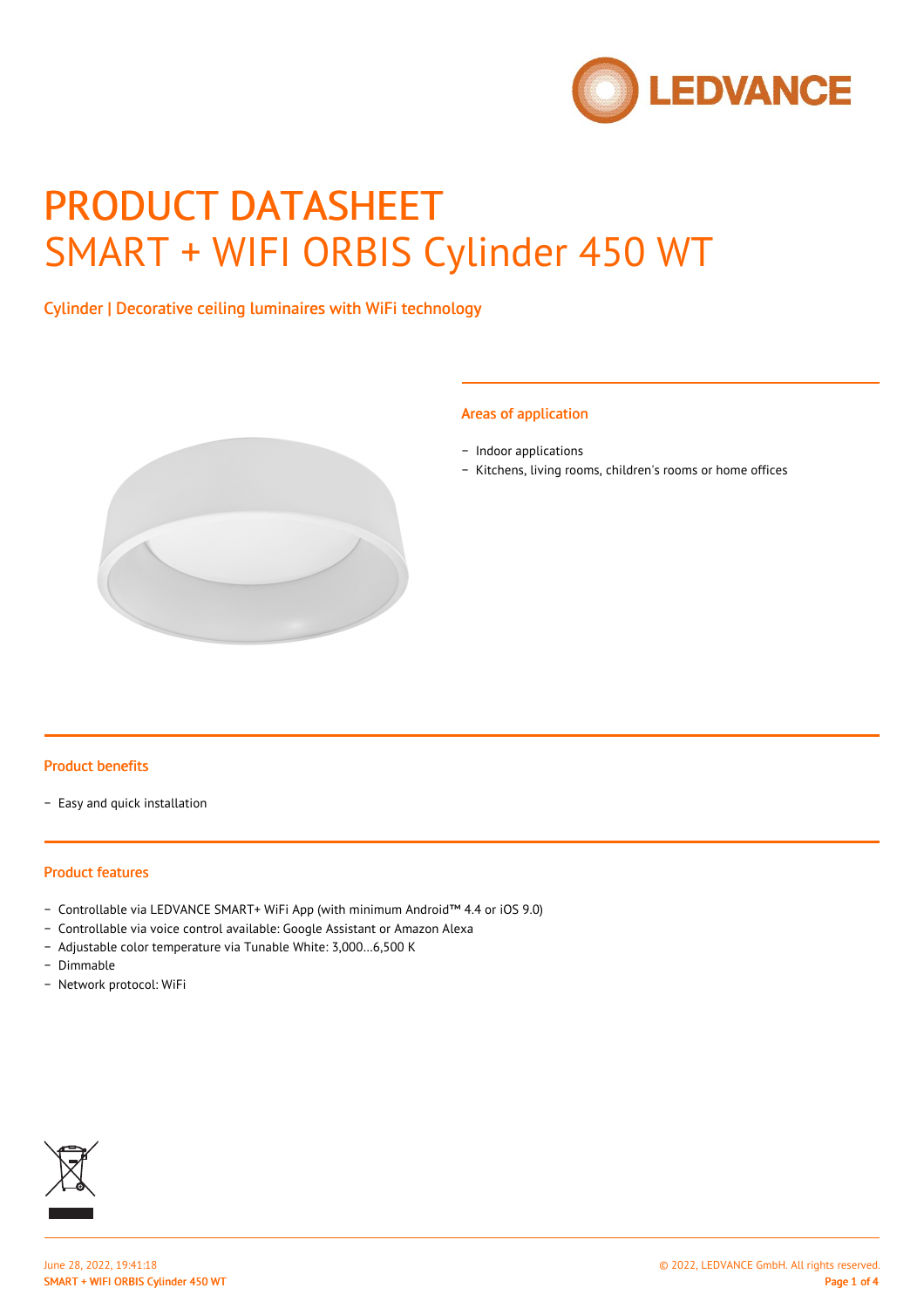## TECHNICAL DATA

## Electrical data

| Nominal wattage        | 26.00 W       |
|------------------------|---------------|
| Nominal voltage        | 220240 V      |
| Nominal current        | 128 mA        |
| Mains frequency        | 5060 Hz       |
| Power factor $\lambda$ | > 0.90        |
| Operating mode         | Mains voltage |

## Photometrical data

| Light color (designation)            | Tunable White |
|--------------------------------------|---------------|
| Standard deviation of color matching | $< 6$ sdcm    |
| Nominal luminous flux                | 2490 lm       |
| Luminous flux                        | 2490 lm       |
| Luminous efficacy                    | 96 lm/W       |
| Color temperature                    | 30006500 K    |
| Color rendering index Ra             | > 80          |

# Light technical data

| Beam angle | $\cdot$ $\sim$ $\sim$<br>15U<br>$ -$ |
|------------|--------------------------------------|
|            |                                      |

# Dimensions & Weight



| Product weight | 2820.00 g |
|----------------|-----------|
| Diameter       | 450.00 mm |
| Width          | 450.00 mm |
| Height         | 134.00 mm |

## Lifespan

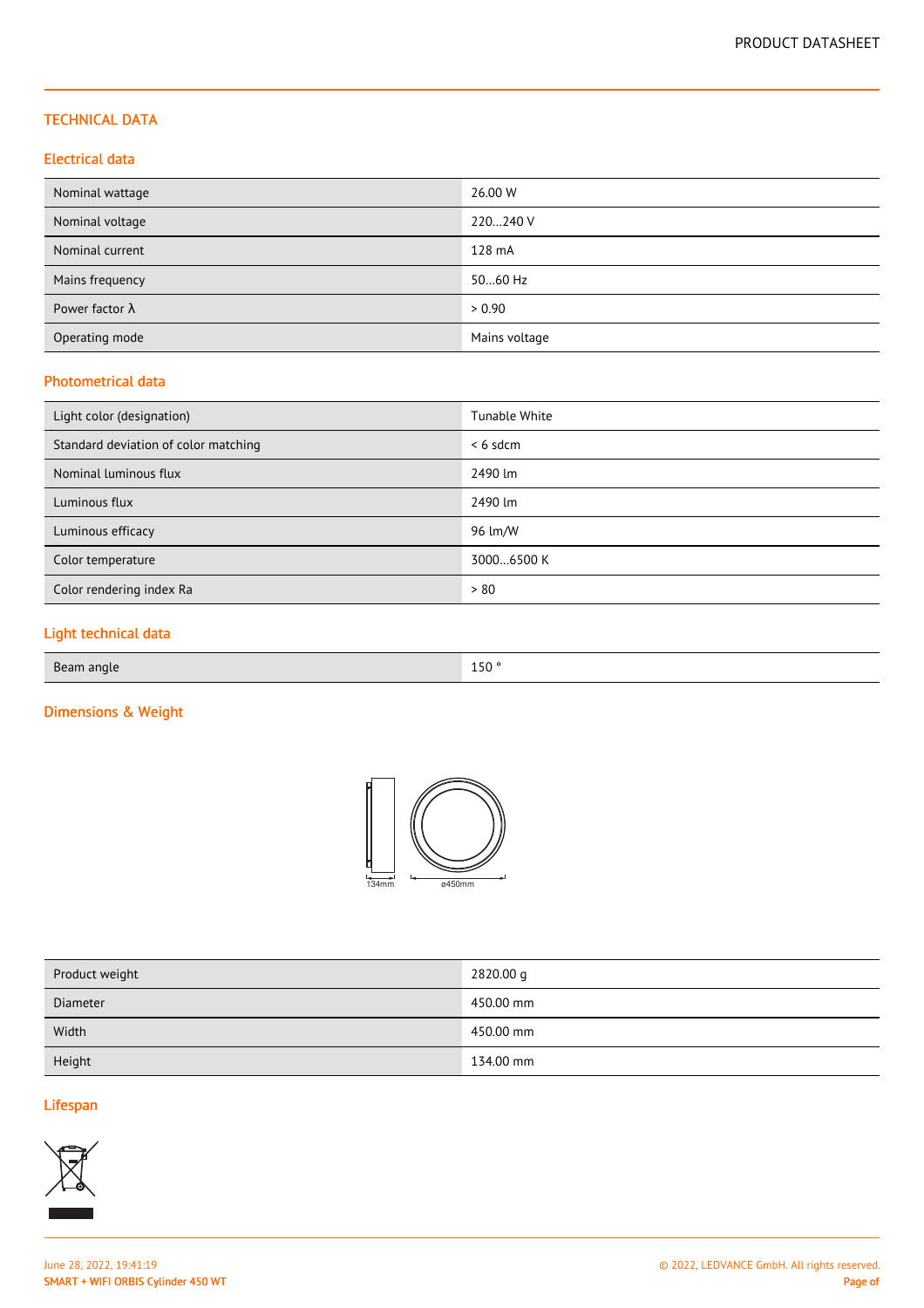PRODUCT DATASHEET

| Number of switching cycles | 15000   |
|----------------------------|---------|
| Lifespan                   | 30000 h |

#### Colors & materials

| Product color  | White                         |
|----------------|-------------------------------|
| Housing color  | White                         |
| Body material  | Polymethylmethacrylate (PMMA) |
| Cover material | Polymethylmethacrylate (PMMA) |

#### Temperatures & operating conditions

| 100C |
|------|
| ⊤∪   |

## Additional product data

| Product remark    | Reset settings to default by switching the product on for three seconds<br>and off for three seconds and repeating this five times. |
|-------------------|-------------------------------------------------------------------------------------------------------------------------------------|
| Mounting location | Ceiling                                                                                                                             |

#### **Capabilities**

| Dimmable                         | Yes                             |
|----------------------------------|---------------------------------|
| Type of connection               | Screw terminal                  |
| Compatible smart home technology | Google Assistant / Amazon Alexa |
| LED module replaceable           | Not replaceable                 |

#### Certificates & Standards

| Standards          | CE / EAC / REACH / RoHS |
|--------------------|-------------------------|
| Protection class   |                         |
| Type of protection | <b>IP20</b>             |

# Energy labelling regulation data acc EU 2019/2015

| Dis<br>тастоі<br>m<br>ane. | n ar<br><u>v. v</u> |
|----------------------------|---------------------|
|                            |                     |

## EQUIPMENT / ACCESSORIES

- − Mounting bracket included
- − Mounting screws and dowels included
- − Control via app or voice control requires compatible Smart home system
- − For control via LEDVANCE SMART + WiFi App, a smart phone or Tablet PC is required

#### DOWNLOAD DATA